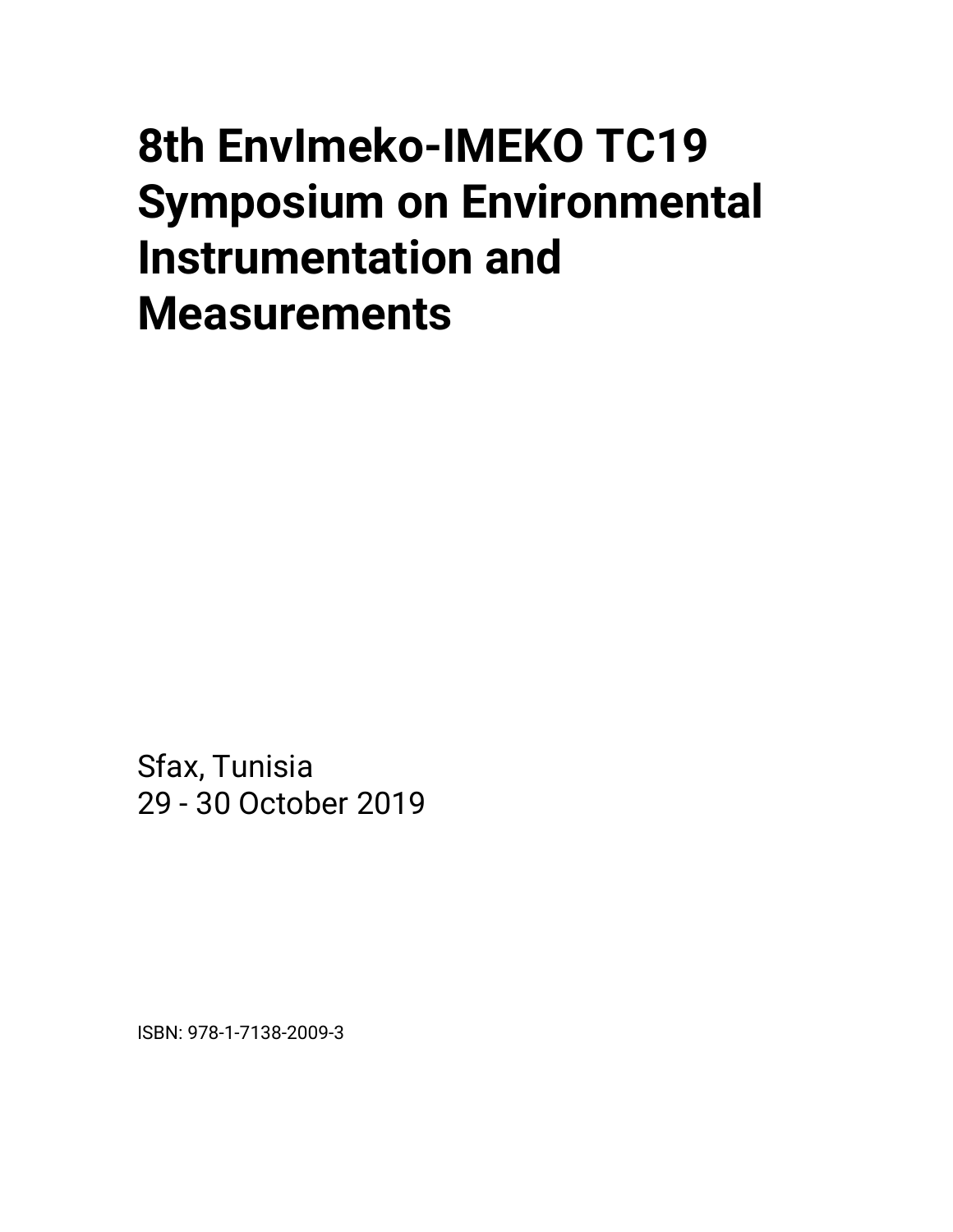**Printed from e-media with permission by:**

Curran Associates, Inc. 57 Morehouse Lane Red Hook, NY 12571



**Some format issues inherent in the e-media version may also appear in this print version.**

Copyright© (2019) by the International Measurement Confederation (IMEKO) All rights reserved.

Printed with permission by Curran Associates, Inc. (2021)

For permission requests, please contact the International Measurement Confederation (IMEKO) at the address below.

IMEKO Secretariat Dalszinhaz utca 10, 1st floor, Office room No. 3 H-1061 Budapest (6th district) Hungary

Phone/Fax: +36 1 353 1562

imeko@t-online.hu

## **Additional copies of this publication are available from:**

Curran Associates, Inc. 57 Morehouse Lane Red Hook, NY 12571 USA Phone: 845-758-0400 Fax: 845-758-2633 Email: curran@proceedings.com Web: www.proceedings.com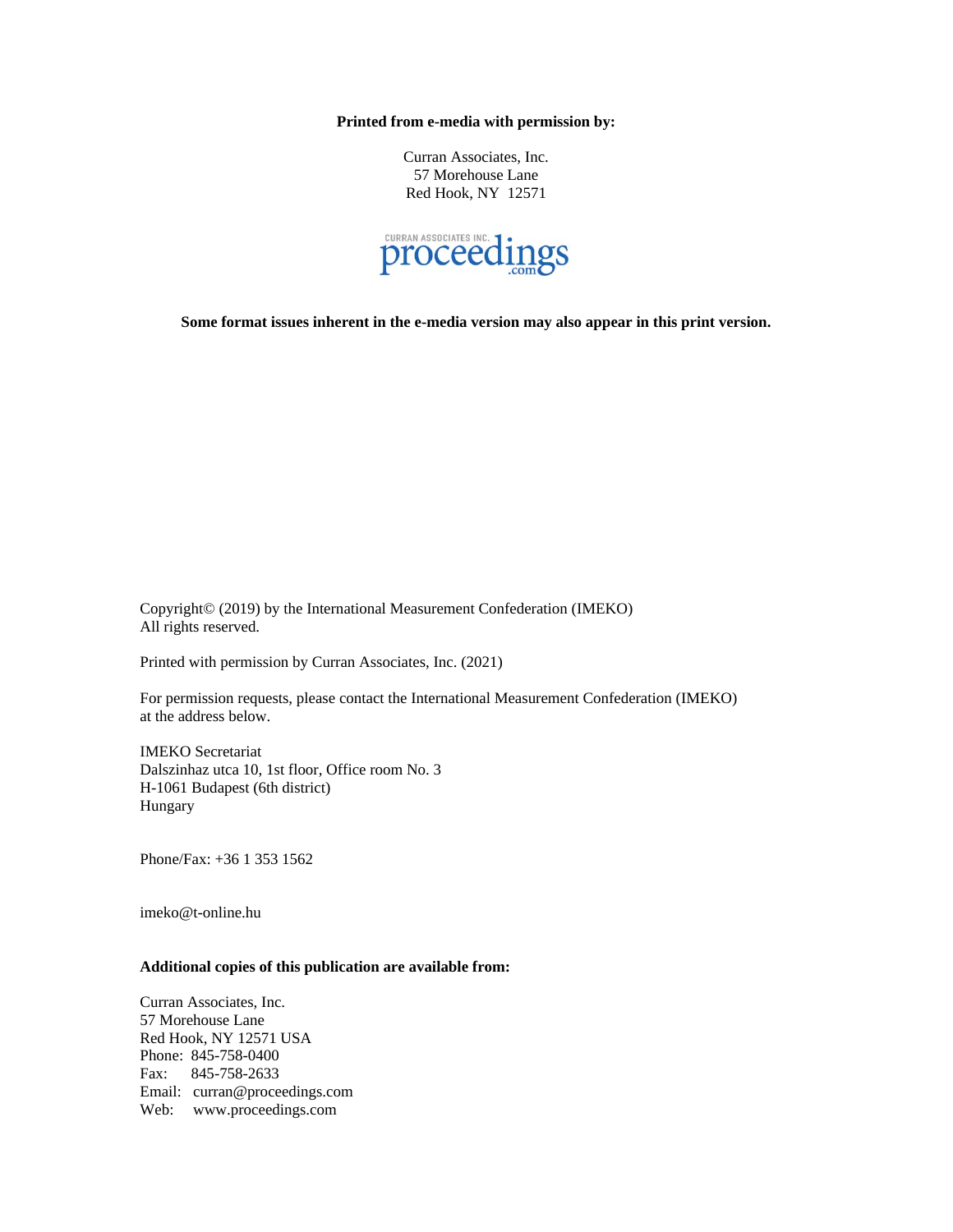## **TABLE OF CONTENTS**

| Ahmed Gaddour, Wael Dghais, Hamdi Belgacem, Mounir Ben Ali                                                                                                                                                        |  |
|-------------------------------------------------------------------------------------------------------------------------------------------------------------------------------------------------------------------|--|
| PERFORMANCE OPTIMIZATION OF ELECTROCHEMICAL SENSOR BASED ON IRON<br>OXIDE-REDUCED GRAPHENE OXIDE NANOCOMPOSITE: APPLICATION FOR<br>Amira Ghezal, Ammar Al-Hamry, Leonardo G. Paterno, Mounir Ben Ali, Olfa Kanoun |  |
| Amir Hammami                                                                                                                                                                                                      |  |
| POLYMER/CNTS NANOCOMPOSITE FOR WATER LEVEL MONITORING IN IOT MOBILE<br>Ayda Bouhamed, Rajarajan Ramalingame, Olfa Kanoun                                                                                          |  |
| AN OVERVIEW OF ACADEMIC STUDIES ON CANCER AND ENVIRONMENTAL<br>Balkiss Abdelmoula, Ahmed Rebai, Nouha Bouayed Abdelmoula, Imed Gargouri                                                                           |  |
| APPLICATION OF EMPIRICAL MODE DECOMPOSITION FOR TOOL WEAR<br>D. Mpoyi Katamba, A. Lay-Ekuakille, S. Kidiamboko Guwa Gwa Band                                                                                      |  |
| REAL TIME TEMPERATURE MEASUREMENT FOR INDUSTRIAL ENVIRONMENT  28<br>Dhouha El Houssaini, Sabrine Khriji, Kamel Besbes, Olfa Kanoun                                                                                |  |
| METRICS OF EXPRESSION OF RESULTS IN ENVIRONMENTAL NOISE MONITORING<br>E. Moke Aman, A. Lay-Ekuakille, S. Kidiamboko Guwa Gwa Band, J. Djungha Okadiowo                                                            |  |
| DESIGN AND INVESTIGATION ON FLEXIBLE INDUCTIVE POWER TRANMISSION<br>Ghada Bouattour, Ayda Bouhamed, Ammar Al-Hamry, Rajarajan Ramalingame, Houda Ben<br>Jmeaa Derbel, Olfa Kanoun                                 |  |
| INVESTIGATION OF NITRITE DETECTION WITH ELECTROCHEMICAL IMPEDANCE<br>Malak Talbi, Ammar Al-Hamry, Priscila Rios Teixeira, Leonardo G. Paterno, Mounir Ben<br>Ali, Olfa Kanoun                                     |  |
| ELECTROCHEMICAL CHARACTERISTIC OF INTERDIGITAL ELECTRODES<br>Marwa Gassab, Achref Chebil, Chérif Dridi                                                                                                            |  |
| DEVELOPMENT OF ELECTROCHEMICAL SENSOR BASED ON MWCNT AND AG<br>NANOPARTICLE MODIFIED ELECTRODE FOR THE SENSITIVE DETECTION OF BPA IN<br>Menyar Ben Jaballah, Najib Ben Messaoued, Chérif Dridi                    |  |
| ENERGY AWARE FAULT TOLERANT RE-CLUSTERING ALGORITHM FOR WIRELESS<br>Sabrine Khriji, Meriam Ben Ammar, Ahmed Fakhfakh, Ines Kammoun, Olfa Kanoun                                                                   |  |